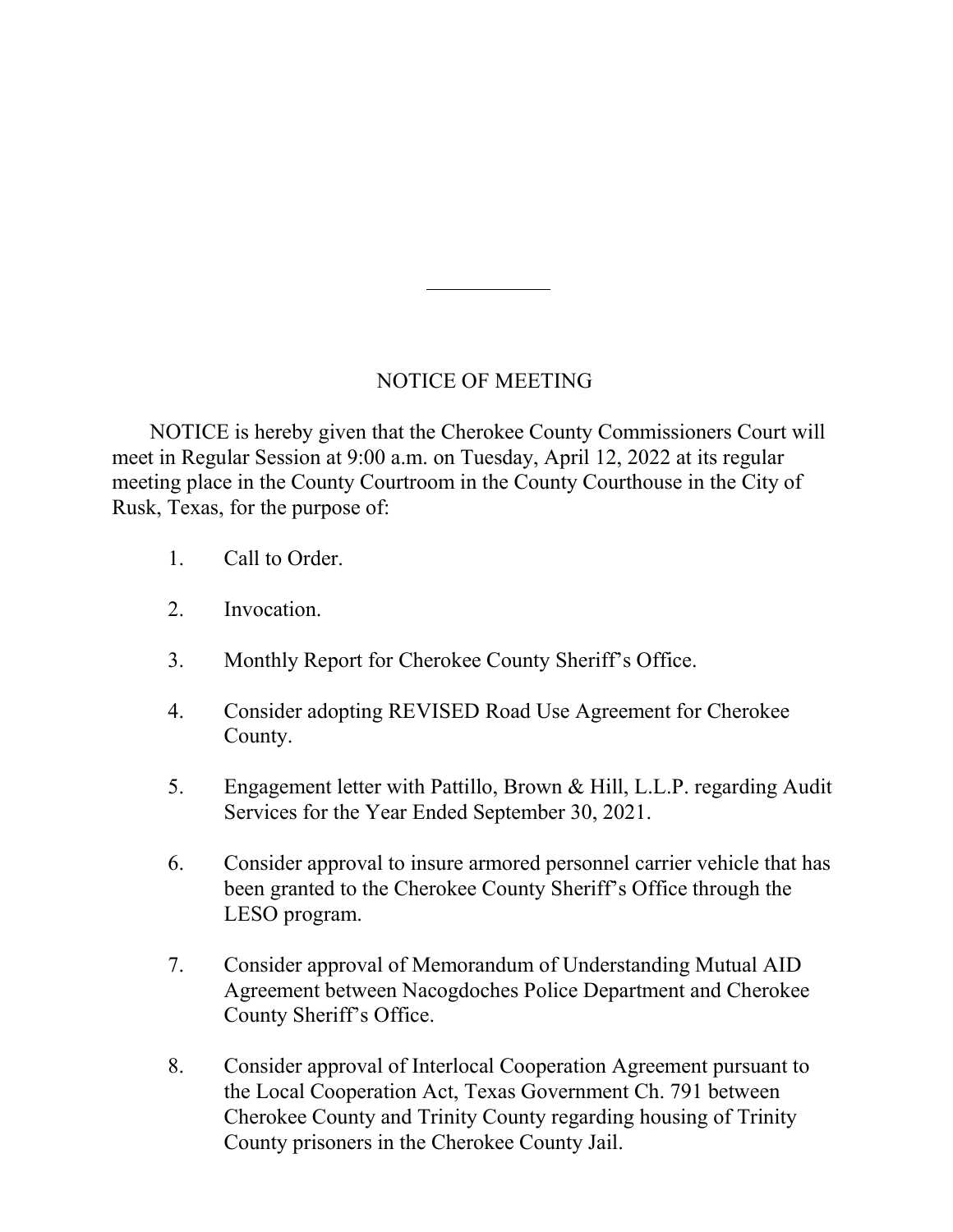- 9. Consider approval on Interlocal Agreement between Cherokee County Sheriff's Office and Bullard ISD Police Department.
- 10. Consider approval for budget amendment to place Auctioneer Express check into Auto Purchase.
- 11. Consider approval to purchase three Chevy Tahoe's through the Sheriffs' Association of Texas Procurement Program from Parkway Chevrolet Inc. from the Auto Purchase budget with the remainder of the amount coming out of LEF.
- 12. Consider approval to purchase one Chevy Tahoe through the Sheriffs' Association of Texas Procurement Program from Parkway Chevrolet Inc. from commissary for jail transportation.
- 13. Consider approval for budget amendment to place Insurance proceeds into auto maintenance for Sheriff's Office.
- 14. Request for proposals for Jail Food Services.
- 15. Consider approval of Lease Agreement between the City of Jacksonville and Cherokee County Sheriff's Office for 210 W. Larissa Street, Jacksonville, Texas 75766.
- 16. Consider approval for Pct. 2 to assist City of Rusk with road maintenance on Firetower Rd.
- 17. Discuss road projects within each precinct that requires contractors.
- 18. Discuss and take possible action if necessary on road and bridge undivided equipment and license & weight.
- 19. Consider approval of the following consent agenda:
	- 19.1 Authorizing the payment of the bills, payroll and transfer of funds.
	- 19.2 Consider laying utility lines in each precinct.